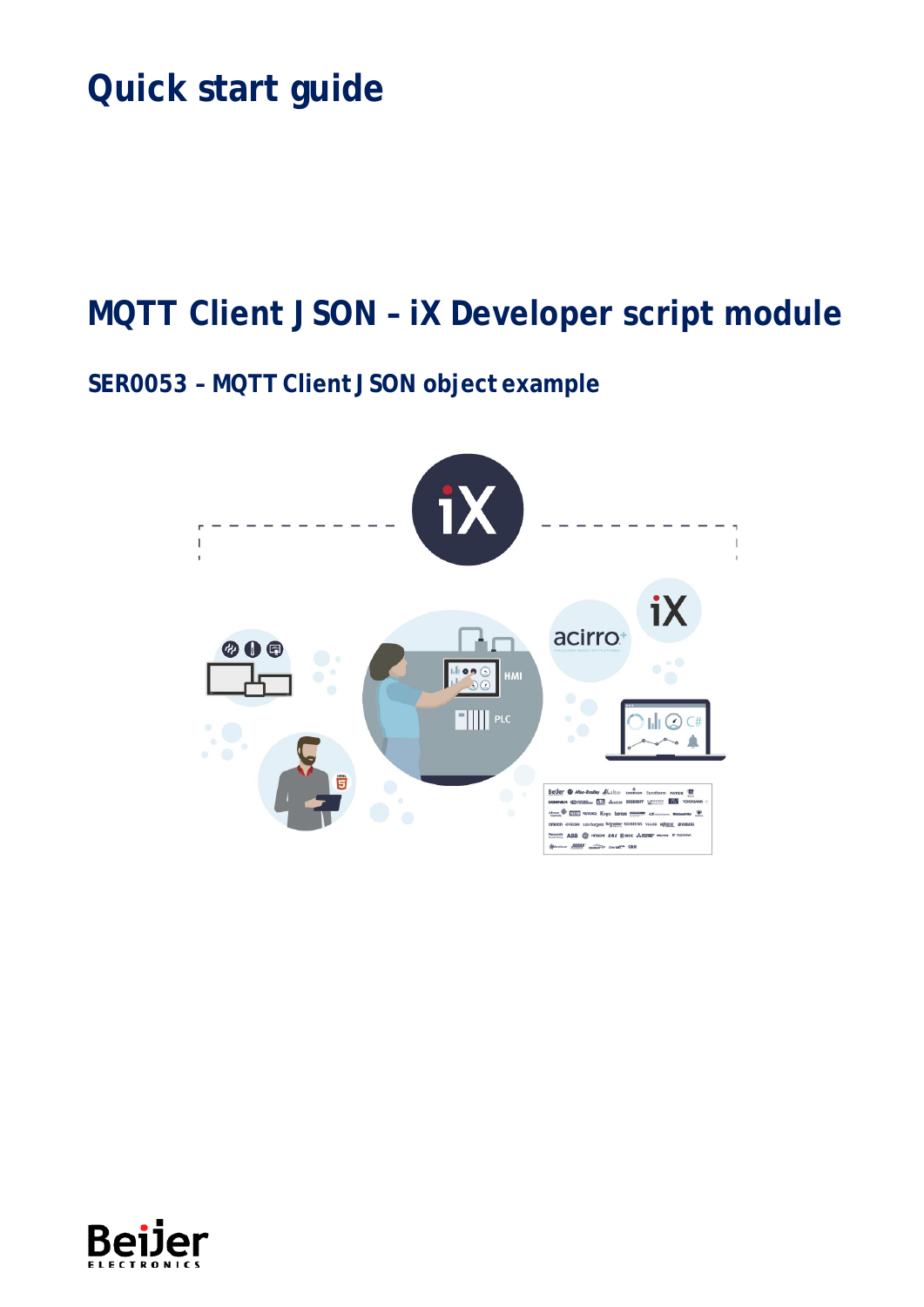## <span id="page-1-0"></span>**1 Function and area of use**

This document explains how to subscribe to topics of a MQTT broker and also publish data to these topics. This example utilizes a JSON object "MachineData" containing 10 Tags, DeviceId and TimeStamp to be exchanged with the MQTT broker.

# <span id="page-1-1"></span>**2 About this document**

This quick start document should not be considered as a complete manual. It is an aid to be able to startup a normal application quickly and easily.

#### **Copyright © Beijer Electronics, 2021**

*This documentation (below referred to as 'the material') is the property of Beijer Electronics. The holder or user has a non-exclusive right to use the material. The holder is not allowed to distribute the material to anyone outside his/her organization except in cases where the material is part of a system that is supplied by the holder to his/her customer. The material may only be used with products or software supplied by Beijer Electronics. Beijer Electronics assumes no responsibility for any defects in the material, or for any consequences that might arise from the use of the material. It is the responsibility of the holder to ensure that any systems, for whatever applications, which is based on or includes the material (whether in its entirety or in parts), meets the expected properties or functional requirements. Beijer Electronics has no obligation to supply the holder with updated versions.*

Use the following hardware, software, drivers and utilities in order to obtain a stable application:

#### **In this document we have used following software and hardware**

- iX Developer 2.40 SP5 / SP6
- X2 baseV2/pro/marine/control/extreme series, C2, PC devices

### **For further information refer to**

- iX Developer Reference Manual (MAxx831)
- iX Developer User's Guide (MAxx832)
- [Beijer Electronics knowledge database, HelpOnline](https://www.beijerelectronics.se/sv-SE/Support/file-archive-tree-page)

This document and other quick start documents can be obtained from our homepage. Please use the address *support.europe@beijerelectronics.com* for feedback.

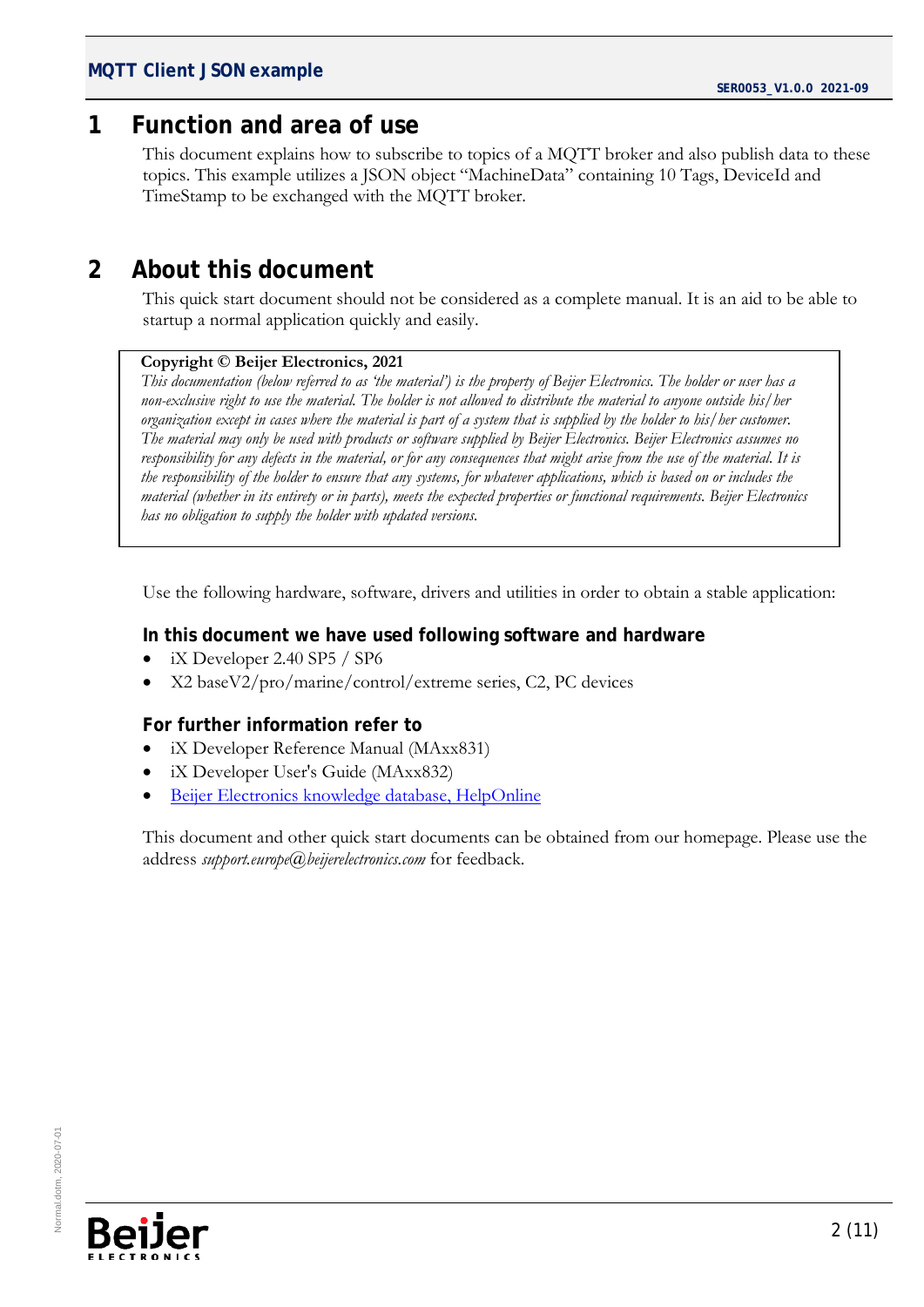## MQTT Client JSON example

#### <span id="page-2-0"></span> $\overline{3}$ **Table of Contents**

| 2            |                                               |  |
|--------------|-----------------------------------------------|--|
|              |                                               |  |
|              | 4.1                                           |  |
| 5            | 5.1<br>5.2<br>5.3<br>5.4<br>5.5<br>5.6<br>5.7 |  |
| 6            | 6.1                                           |  |
| $\mathbf{7}$ |                                               |  |

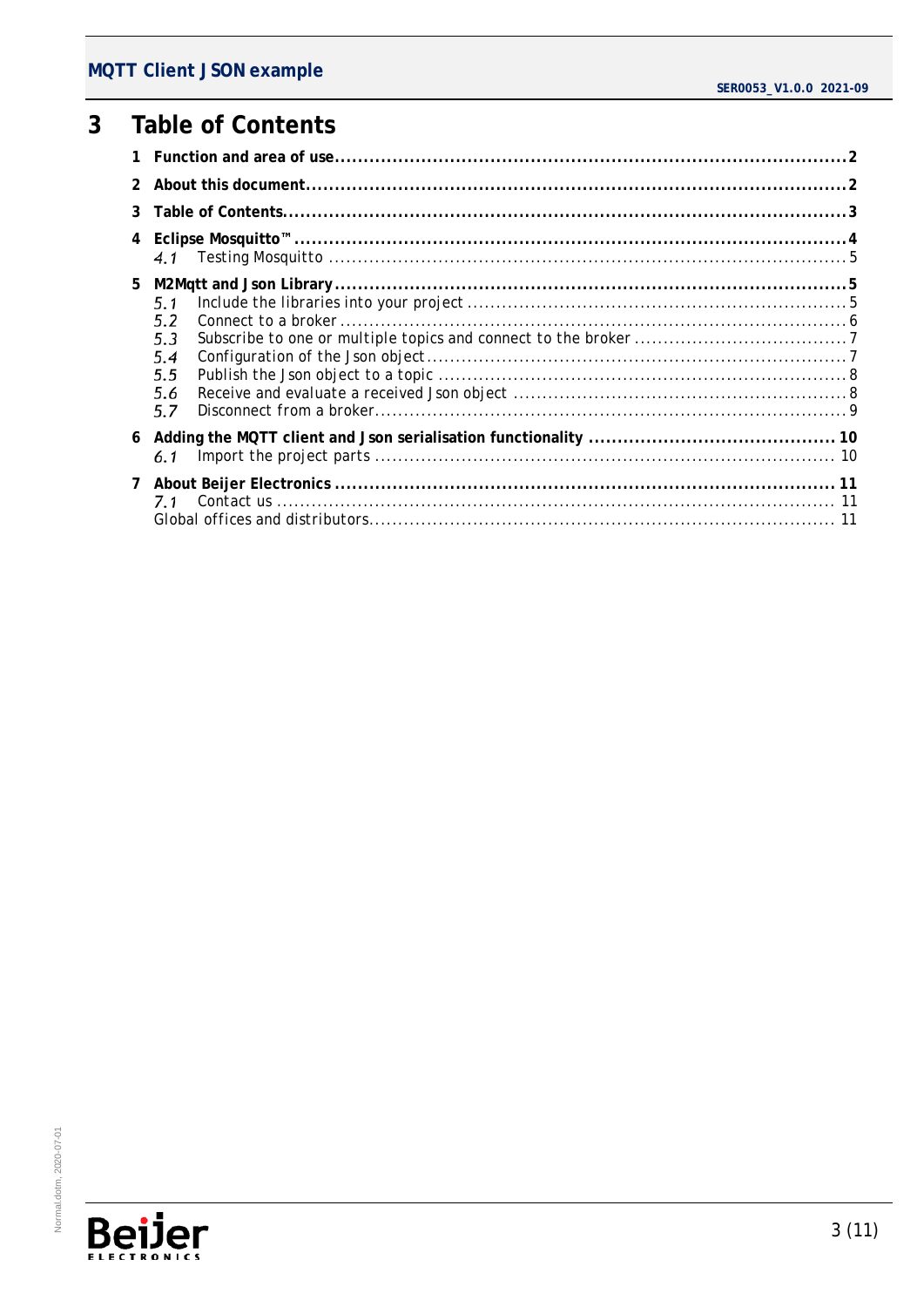## <span id="page-3-0"></span>**4 Eclipse Mosquitto™**

Eclipse Mosquitto™ is an open source MQTT broker. <https://mosquitto.org/download/>

After installation go to services and check whether Mosquitto´s Startup type is set to "Automatic", which means that it is started automatically with Windows.

After the installation you either have to restart Windows or start Mosquitto manually.

| Services (Local)<br>О.                         |                                      |                                                                     |       |                                              |           |                |                     |                  |
|------------------------------------------------|--------------------------------------|---------------------------------------------------------------------|-------|----------------------------------------------|-----------|----------------|---------------------|------------------|
| <b>Mosquitto Broker</b>                        | Name                                 | Α                                                                   |       | Description                                  |           | <b>Status</b>  | <b>Startup Type</b> | Log <sup>A</sup> |
|                                                | Mosquitto Broker                     |                                                                     |       |                                              | MOTT v3.1 | <b>Running</b> | Automatic           | Loc              |
| Stop the service<br><b>Restart the service</b> | <b>C.</b> Mozilla<br><b>Q</b> Natura |                                                                     |       | Mosquitto Broker Properties (Local Computer) |           |                |                     | $\times$         |
| Description:                                   | Net.To<br><b>C</b> Netlog            |                                                                     |       | General Log On Recovery Dependencies         |           |                |                     |                  |
| MQTT v3.1.1 broker                             | <b>Q</b> Netwo                       | Service name:                                                       |       | mosquitto                                    |           |                |                     |                  |
|                                                | Netwo<br><b>CA</b> Netwo             | Display name:                                                       |       | Mosquitto Broker                             |           |                |                     |                  |
|                                                | <b>C.</b> Netwo                      | Description:                                                        |       | MQTT v3.1.1 broker                           |           |                |                     |                  |
|                                                | <b>C.</b> Netwo                      |                                                                     |       |                                              |           |                |                     |                  |
|                                                | <b>C.</b> Netwo<br><b>C.</b> Netwo   | Path to executable:<br>C:\Program Files\mosquitto\mosguitte.exe run |       |                                              |           |                |                     |                  |
|                                                | Netwo<br><b>O</b> Office             | Startup type:                                                       |       | Automatic                                    |           |                |                     | $\checkmark$     |
|                                                | <b>Q.</b> Offline                    |                                                                     |       |                                              |           |                |                     |                  |
|                                                | OpcEn<br>O <sub>c</sub> openS        | Service status:                                                     |       | Running                                      |           |                |                     |                  |
|                                                | Optim<br><b>O</b> Parent             |                                                                     | Start | Stop                                         |           | Pause          | Resume              |                  |

#### In Windows control panel go to "Allow an app…"



#### Allow access to mosquitto.exe for all network types

Allow apps to communicate through Windows Defender Firewall To add, change or remove allowed apps and ports, click Change settings.

Change settings What are the risks of allowing an app to communicate? **D** For your security, some settings are managed by your system administrator. Allowed apps and features: **Group Policy** Name Domain Private Public  $\land$  $\Box$ mod\_rssim\_nk  $\blacksquare$  $\Box$ No  $\overline{\mathbf{v}}$ ■ mosquitto ☑  $\blacksquare$ No ■ mosquitto ☑ ☑ ☑ No

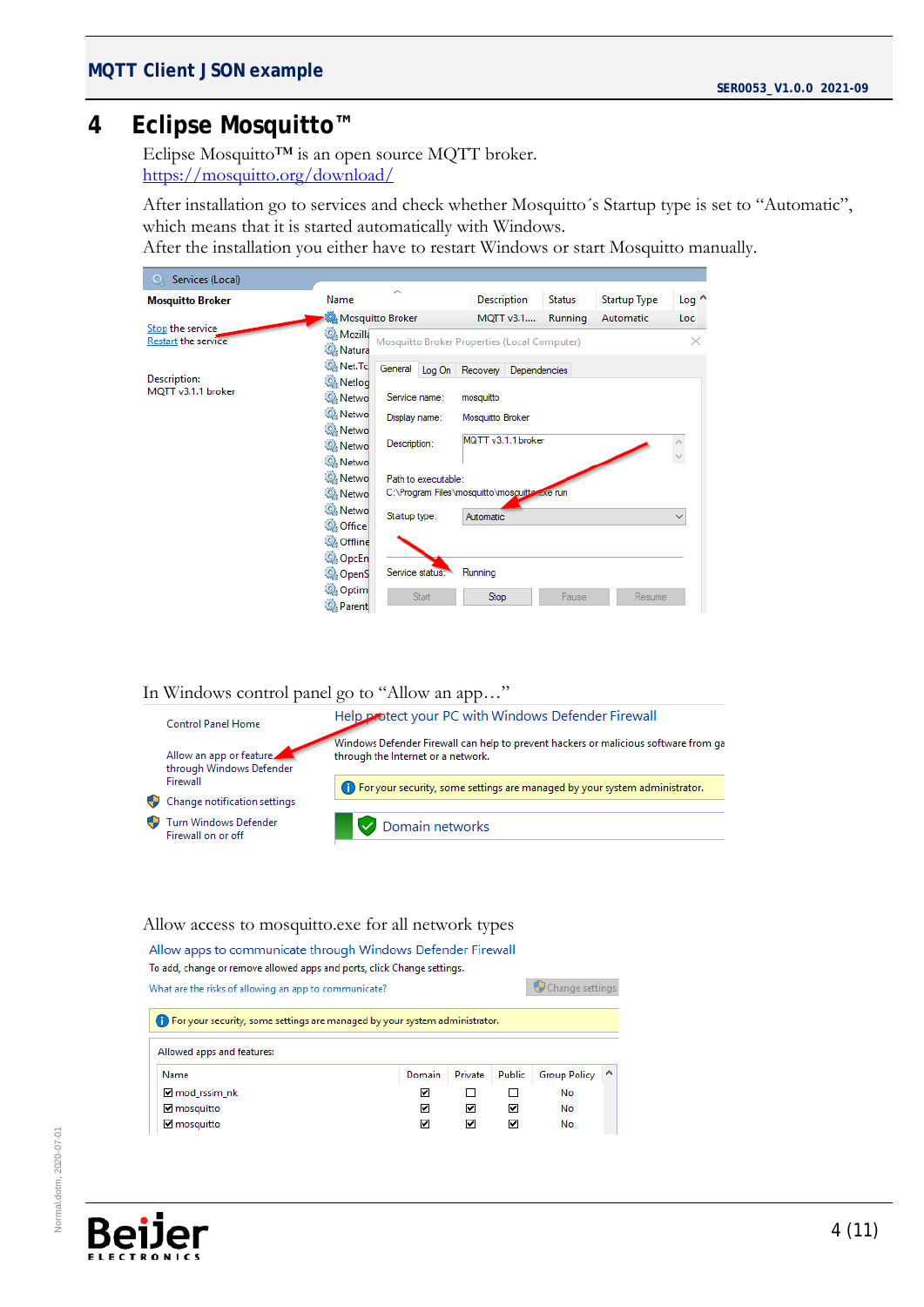#### <span id="page-4-0"></span> $4.1$ **Testing Mosquitto**

To publish a message start CMD and change to the Mosquitto directory.

Use the mosquitto\_pub.exe to publish a message to a certain topic. The parameter -t specifies the topic Test/Message The parameter -m specifies the message "Hallo"



To subscribe to one or multiple topics use the mosquitto\_sub.exe The parameter specifies the host(broker) that you want to connect to -h 127.0.0.1 The parameter specifies the port -p 1883 The parameter specifies the topic(s) -t Test/# The # means that you subscribe to all subtopics of the topic Test

## <span id="page-4-1"></span>**5 M2Mqtt and Json Library**

Since iX 2.40 SP4 the M2Mqtt.NetCf35.dll as well as the Newtonsoft.Json.Compact.dll are included in the iX installation.

They are located in the subfolder ...  $\binom{Bin}{Ex}$  is of your iX installation.

#### <span id="page-4-2"></span> $5.1$ **Include the libraries into your project**

Add the M2Mqtt.NetCf35.dll and the Newtonsoft.Json.Compact.dll as Referenced Assemblies to your project.



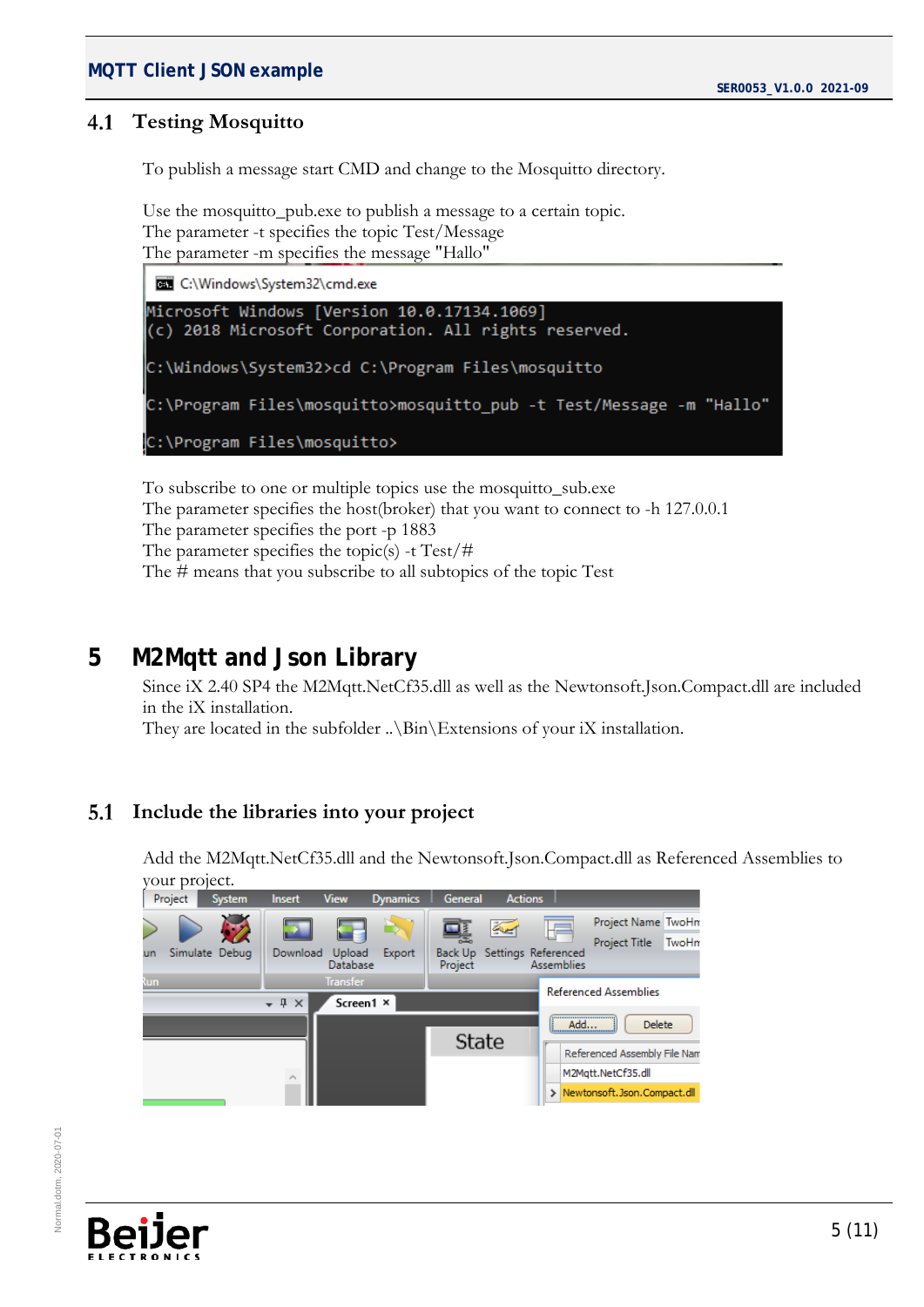# **MQTT Client JSON example**  $\blacksquare$  SER0053\_V1.0.0 2021-09

### <span id="page-5-0"></span>**Connect to a broker**

Create a new instance of the MqttClient class: static string sMqttBroker = "127.0.0.1"; // "192.168.99.123"; // "BE526KFN" // "localhost" static MqttClient mqttClient;

The simplest overload of the MqttClient class constructor needs only the MQTT broker URL as parameter without specifying the protocol (it's TCP) and the port (the default is 1883); it can be an host name or an IP address. There are other overloads that you can use to specify:

- A different port (not standard 1883 or 8883 for TLS/SSL connection)

- The X509 certificate needed for a TLS/SSL connection to the broker (as we'll see in the following sections)

- Optional callbacks for above certificate validation<br>new MgttClient(SMgttBroker));<br><u>2001 and MatClient(IPAddress brokerlpAddress, int brokerPort, bool secure, X509Certificate caCert, X509Certificate clientCert, MgttSsIPro</u>

Create a new MqttClient instance inside the Created method of the script modul "SCM\_MQTT\_Client".

void SCM\_MQTT\_Client\_Created(System.Object sender, System.EventArgs e){ mqttClient = new MqttClient(sMqttBroker);

// The below overload has to be used for X2 series devices with .Net compact framework when using a **certificate**

// byte[] certBytes =  $ReadFileToByteArray( $\omega$ "C:\Users\310208195\root.$ 

// X509Certificate certificate = new X509Certificate(certBytes);

// mqttClient = new MqttClient(sMqttBroker, 8883, true, certificate, certificate, MqttSslProtocols.TLSv1\_2);

// The below overload can be used for C2 series or PC Runtime with .Net full framework when using a **certificate** // mqttClient = new MqttClient(sMqttBroker, 8883, true, new X509Certificate(@"C:\Users\310208195\root.crt"), new X509Certificate(@"C:\Users\310208195\root.crt"), MqttSslProtocols.TLSv1\_2);

// Register to message received  $mqttClient.MqttMsgPublishReceived += client_receivedMessage;$ m\_Timer= new Timer(); m  $Timer. Enabeled = true;$ m Timer.Interval =  $2500$ ; //ms m\_Timer.Tick += OnTimerTick;



}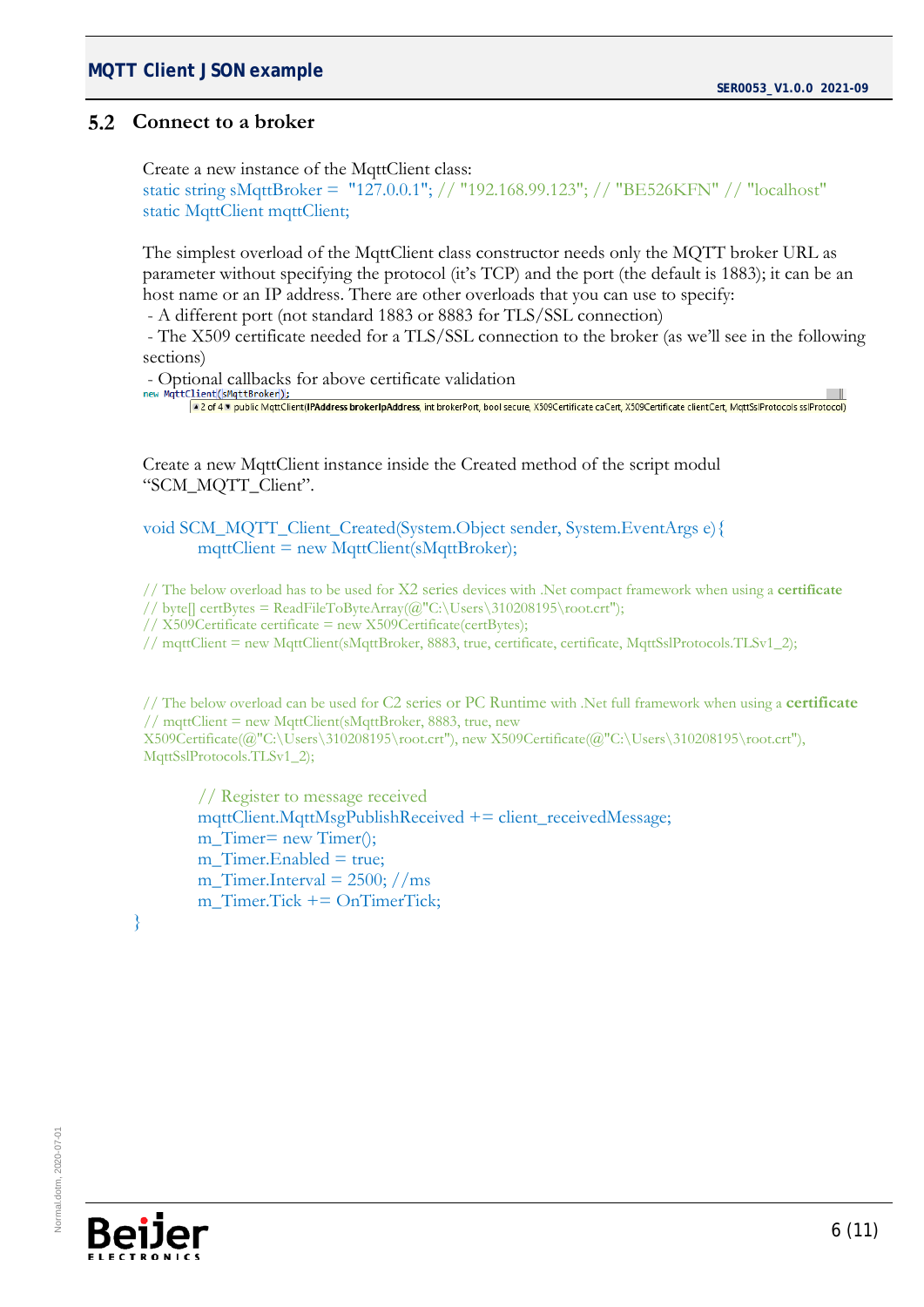### <span id="page-6-0"></span>**Subscribe to one or multiple topics and connect to the broker**

```
string[] sTopics = new string[] \{"Machine1"\};
byte[] QOSbytes = new byte[] { MqttMsgBase.QOS_LEVEL_EXACTLY_ONCE};
```
Specify a QOS level for each topic - the array size of "QOSbytes" has to fit the array size of "sTopics"!

```
public void mqttConnect(){
       if (mqttClient.IsConnected)
               return;
       string clientId = Guid.NewGuid().ToString();
       mqttClient.Connect(clientId);
       // Subscribe to topic
       mqttClient.Subscribe(sTopics, QOSbytes);
}
```
### <span id="page-6-1"></span>**Configuration of the Json object**

The configuration as well as serialization/deserialization of the Json object are done inside the script module "SCM\_JSON". In the definition section the Tag Array is specified.

private static GlobalDataItem[] Machine1Tags = new GlobalDataItem[] { Globals.Tags.pubTemperature, Globals.Tags.pubProducedPCS, Globals.Tags.pubVoltage, Globals.Tags.pubCurrent, Globals.Tags.pubSpeed, Globals.Tags.pubBatchName, Globals.Tags.pubStatus, Globals.Tags.pubPower, Globals.Tags.pubOperatingHours, Globals.Tags.pubAlarmsActive};

The **data structure** is defined inside the class "MachineData".

public class MachineData{ public string DeviceId { get; set; } public string TimeStamp { get; set; } public object[] Data { get; set; }

public MachineData(){}

public MachineData(string deviceId, DateTime timeStamp, object[] data){  $Deviceld = deviceld;$  $TimeStamp = timeStamp.ToString$ ;  $Data = data$ ; }



}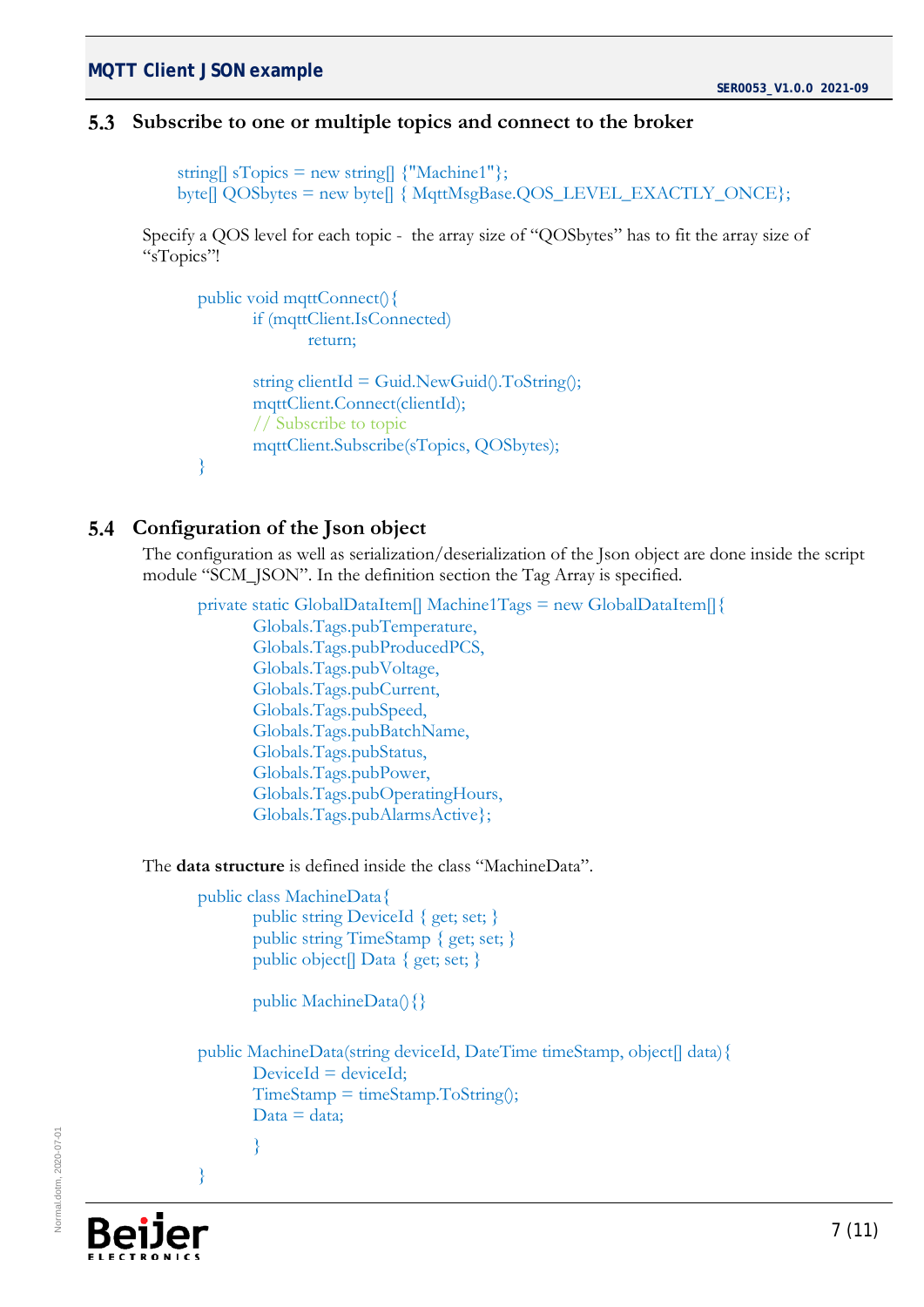# **MQTT Client JSON example**  $\blacksquare$  SER0053\_V1.0.0 2021-09

### <span id="page-7-0"></span>**5.5** Publish the Json object to a topic

```
private bool mqttPublish(string sTopic, string sMessage){
        bool bSuccess = false;
        System.Text.ASCIIEncoding enc = new System.Text.ASCIIEncoding();
        byte[] MessageBytes = enc.GetBytes(sMessage);
        if (mqttClient.IsConnected){
               mqttClient.Publish(sTopic, MessageBytes, 
                MqttMsgBase.QOS_LEVEL_EXACTLY_ONCE, false); 
               bSuccess = true;}
        return bSuccess;
 }
```
In this example the JSON object is published every 2500ms utilizing a timer.

```
private void OnTimerTick(System.Object Sender, EventArgs e){ 
       Globals.Tags.mqttConnected.Value = mqttClient.IsConnected;
       Globals.Tags.mqttBrokerTopics.Value = mqttClient.IsConnected? sMqttBroker +" 
              connected - Topics: " + string.Join(";", sTopics): "not connected";
       if (mqttClient.IsConnected)
              publishMessage(Globals.SCM_JSON.Create_JSON());
}
private void publishMessage(string sJSON){
       if (Globals.Tags.EncryptMessage.Value)
              sJSON = encryptMessage(sJSON);
       mqttPublish(sTopics[0], sJSON);
}
```
#### <span id="page-7-1"></span>**Receive and evaluate a received Json object**

```
void SCM_MQTT_Client_Created(System.Object sender, System.EventArgs e){
 …..
      mqttClient.MqttMsgPublishReceived += client_receivedMessage;
       …..
private void client_receivedMessage(object sender, MqttMsgPublishEventArgs e){
       // Handle message received
      string receivedMessage = 
              System.Text.Encoding.Default.GetString(e.Message,0,e.Message.Length);
      Globals.Tags.JSON_String.Value = receivedMessage;
      if (checkEncryption(receivedMessage))
              receivedMessage = decryptMessage(receivedMessage);
      Globals.SCM_JSON.Deserialize_JSON(receivedMessage);
```


}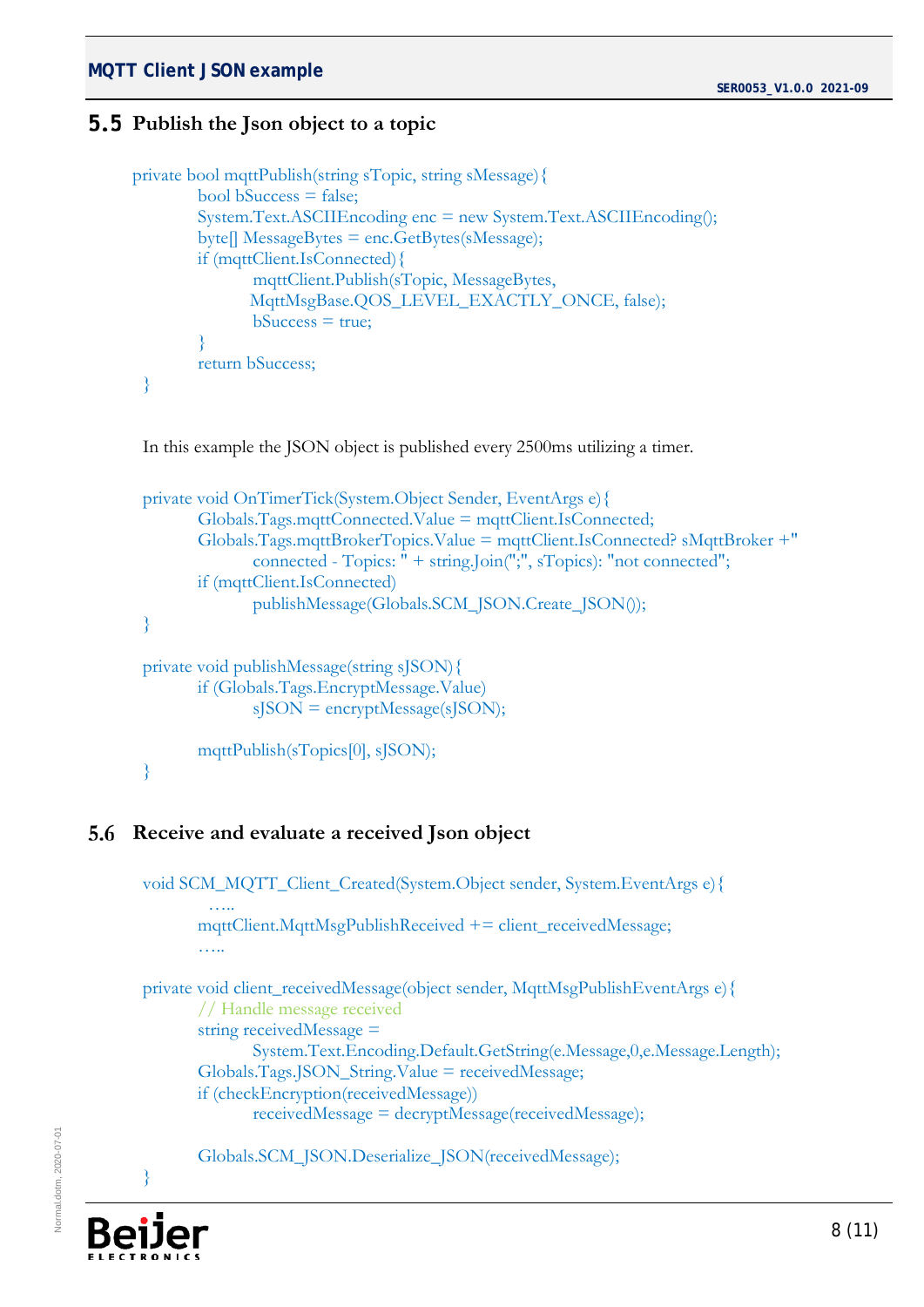# **MQTT Client JSON example** SERO053\_V1.0.0 2021-09

#### <span id="page-8-0"></span> $5.7$ **Disconnect from a broker**

```
public void mqttDisconnect(){
       // Unsubscribe topic
       mqttClient.Unsubscribe(sTopics);
       if (mqttClient.IsConnected)
              mqttClient.Disconnect();
}
```
#### **Note!**

- Always make sure to disconnect the client before closing the application!
- This example works well for X2 baseV2/pro/marine/control/extreme series, C2 and PC series devices.
- Please follow below guidelines how to install into your application.

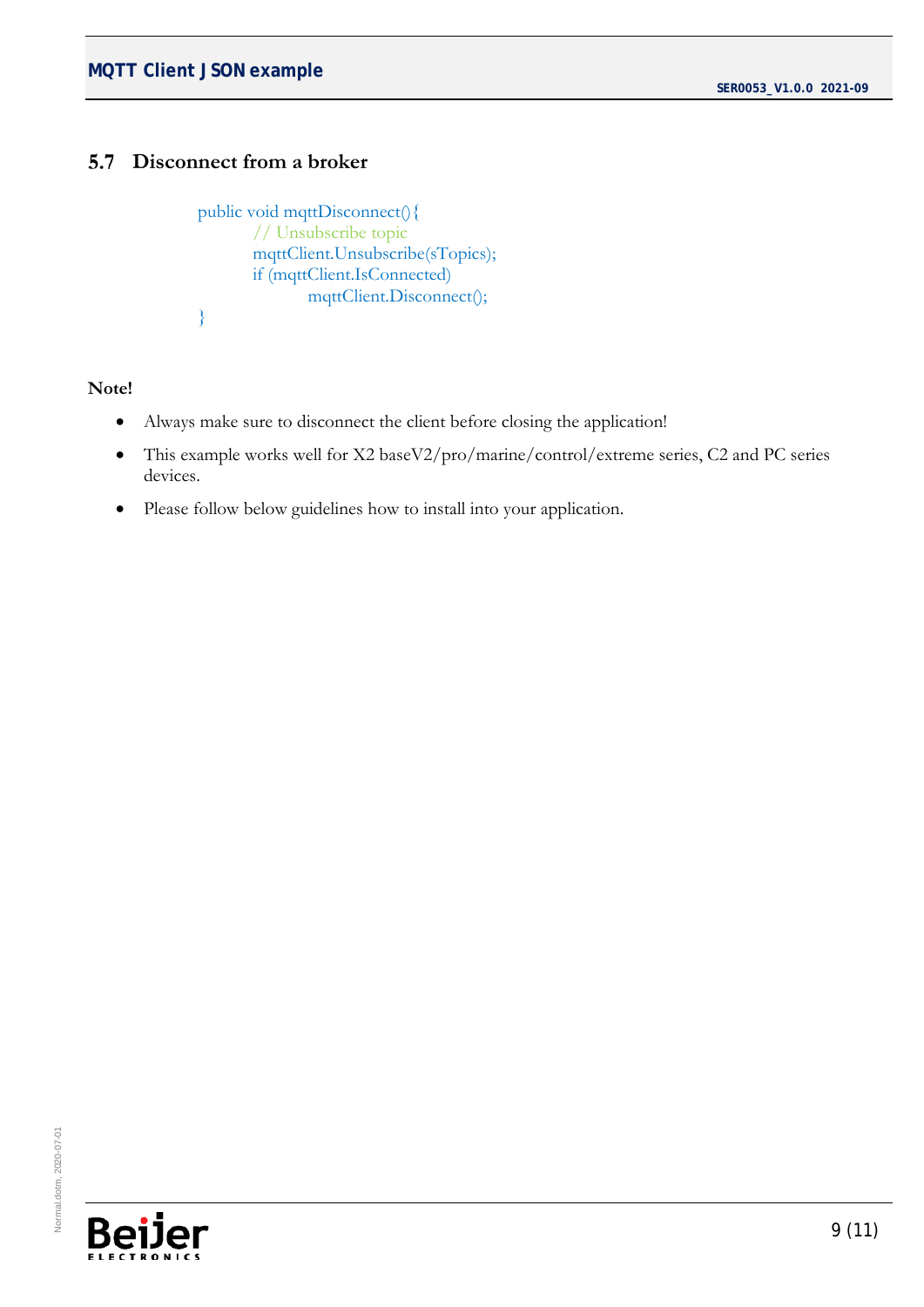# <span id="page-9-0"></span>**6 Adding the MQTT client and Json serialisation functionality**

#### **Implementation**

- 1. Import the script module "SCM\_MQTT\_Client" , see example project (iX\_MQTT\_Client\_JSON\_V1\_0\_0).
- 2. Import the script module "SCM\_JSON" , see example project  $(iX_MQTT_Client_SON_V1_0_0)$ .
- 3. Add the M2Mqtt.NetCf35.dll and the Newtonsoft.Json.Compact.dll as referenced assemblies to your project (see 5 and 5.1).
- 4. Import the screen, see example project (iX\_MQTT\_Client\_JSON\_V1\_0\_0).
- 5. Add the Tags and/or adjust Tags and Data Types.
- 6. Adapt the screen to your needs.
- 7. Transfer the application.
- 8. Run the application.

#### <span id="page-9-1"></span>6.1 **Import the project parts**

Follow the steps to add the enclosed screen and the script module to your iX project:

- 1. Unpack the enclosed example ZIP-file to a temporary folder.
- 2. Start iX Developer and load your project.
- 3. In the Project Explorer, right-click in the lower left corner (1. in the picture)
- 4. In the list, select Import... (2. in the picture)
- 5. Navigate to the temporary folder, where you unpacked the ZIP-file and select SCM\_MQTT\_Client.neo, click [Open].
- 6. Navigate to the temporary folder, where you unpacked the ZIP-file and select SCM\_JSON.neo, click [Open].
- 7. Select Screen1.xaml, click [Open].
- 8. Done!

| <b>Add Screen</b>        |  |  |  |  |  |
|--------------------------|--|--|--|--|--|
| <b>Add Script Module</b> |  |  |  |  |  |
| Add Text Library         |  |  |  |  |  |
| New project              |  |  |  |  |  |
| Open project             |  |  |  |  |  |
| Close project            |  |  |  |  |  |
| Save project             |  |  |  |  |  |
| Save project as          |  |  |  |  |  |
| $\overline{2}$<br>Import |  |  |  |  |  |
|                          |  |  |  |  |  |
|                          |  |  |  |  |  |
|                          |  |  |  |  |  |